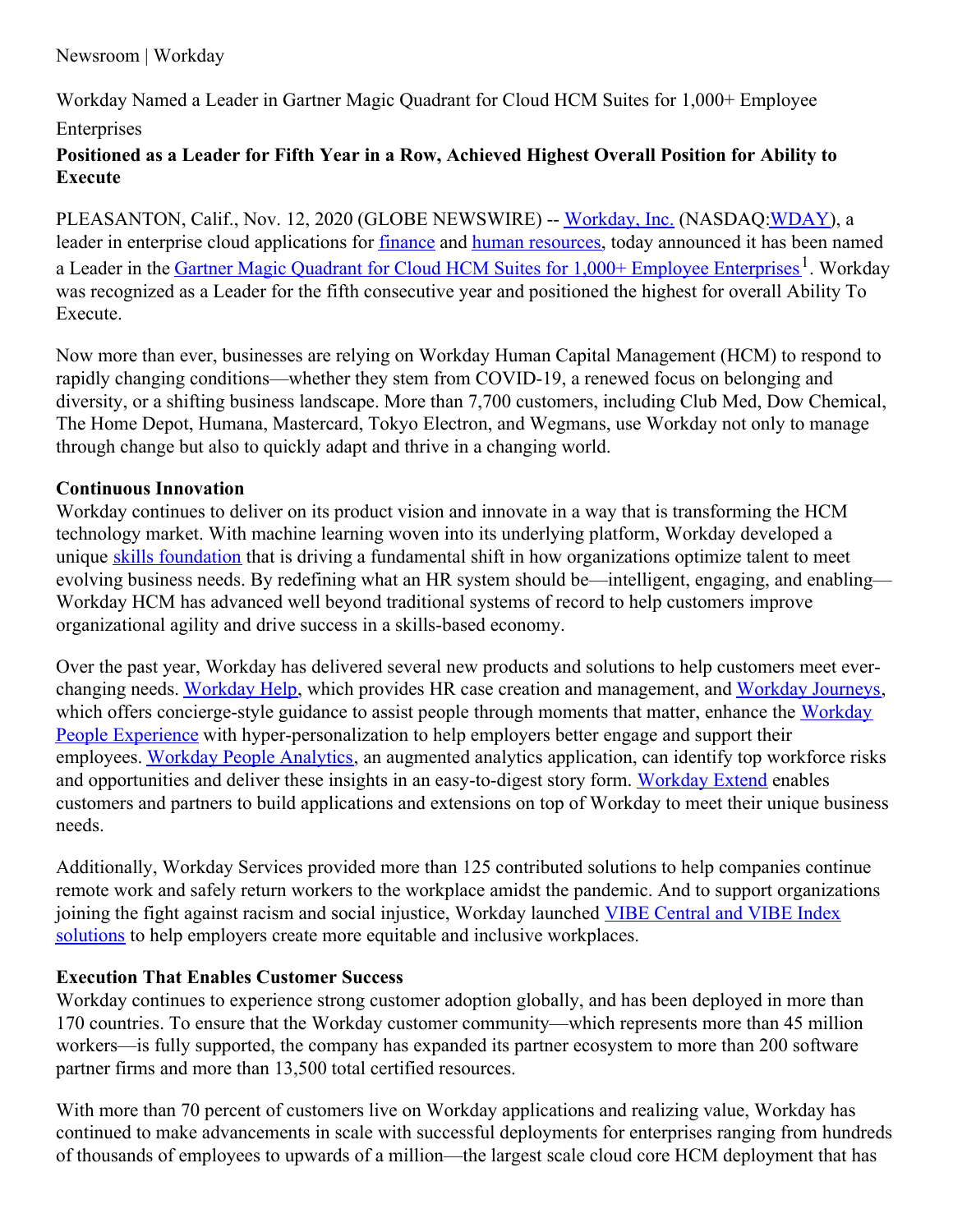ever been achieved with a single enterprise on a single tenant.

Workday's ongoing commitment to customer satisfaction and success has driven various new initiatives to improve the customer experience and keep clients current on the newest technologies available. For example, subscription-based [Workday](https://blog.workday.com/en-us/2019/getting-the-most-out-of-workday-vision-empowerment-and-support.html) Success Plans allows customers to choose from a mix of education, tools, and services that suit their people, learning style, and business goals. Workday also strives to ensure customers are enabled to adopt new updates released every six months.

### **Customer Recognition**

Additionally, Gartner Peer [Insights](https://www.gartner.com/reviews/market/cloud-hcm-suites-for-1000-employees/vendor/workday-hcm/product/workday-hcm) documents customer experience through verified ratings and peer reviews. As of November 9, 2020, Workday customer reviews include the following:

- "Workday not only has great capabilities today, but is always thinking about tomorrow … They are also very good at being able to quickly adapt to situations that come up without warning, such as the current pandemic situation." — IT Group Manager in the Manufacturing Industry [read full [review](https://www.gartner.com/reviews/market/cloud-hcm-suites-for-1000-employees/vendor/workday-hcm/product/workday-hcm/review/view/1365967)]
- "Workday's commitment is customer success. … The user experience is superior and their commitment to constant improvement is what made the choice easy for us."— Vice President in the Manufacturing Industry [read full [review](https://www.gartner.com/reviews/market/cloud-hcm-suites-for-1000-employees/vendor/workday-hcm/product/workday-hcm/review/view/1364049)]
- "Partnership has been exceptional. Their presence at our go live was fantastic, helped ensure any issues we were [experiencing](https://www.gartner.com/reviews/market/cloud-hcm-suites-for-1000-employees/vendor/workday-hcm/product/workday-hcm/review/view/1370797) were quickly resolved." — Vice President in the Finance Industry [read full review]

### **Comment on the News**

"We believe Gartner's recognition of Workday as a Cloud HCM Leader for the fifth consecutive year reflects our ability to continuously innovate, deliver on our promises, and provide unparalleled agility at a time when customers need a trusted partner to help navigate unexpected change," said David Somers, general manager, Talent Optimization, Workday. "We will continue to provide the flexible, data-driven technologies and solutions that not only support but also empower our customers to thrive in the most challenging of times."

### **Additional Information**

- Read the blog "Workday Named a Leader in the Gartner Magic Quadrant for Cloud HCM Suites for 1,000+ Employee [Enterprises"](https://blog.workday.com/en-us/2020/workday-named-leader-2020-gartner-magic-quadrant-cloud-hcm.html) by Barbry McGann, executive director, Office of CHRO Solution Marketing, Workday.
- Read a complimentary copy of the Gartner report on the Workday [website](https://forms.workday.com/en-us/reports/report-gartner-hcm-magic-quadrant/form.html).

<sup>1</sup> Gartner "Magic Quadrant for Cloud HCM Suites for  $1,000+$  Employee Enterprises," by Jason Cerrato, Chris Pang, Jeff Freyermuth, Ron Hanscome, Helen Poitevin, Sam Grinter, Ranadip Chandra, Amanda Grainger, November 9, 2020.

### **Required Disclaimer:**

Gartner does not endorse any vendor, product or service depicted in its research publications, and does not advise technology users to select only those vendors with the highest ratings or other designation. Gartner research publications consist of the opinions of Gartner's research organization and should not be construed as statements of fact. Gartner disclaims all warranties, expressed or implied, with respect to this research, including any warranties of merchantability or fitness for a particular purpose.

Gartner Peer Insights reviews constitute the subjective opinions of individual end users based on their own experiences and do not represent the views of Gartner or its affiliates.